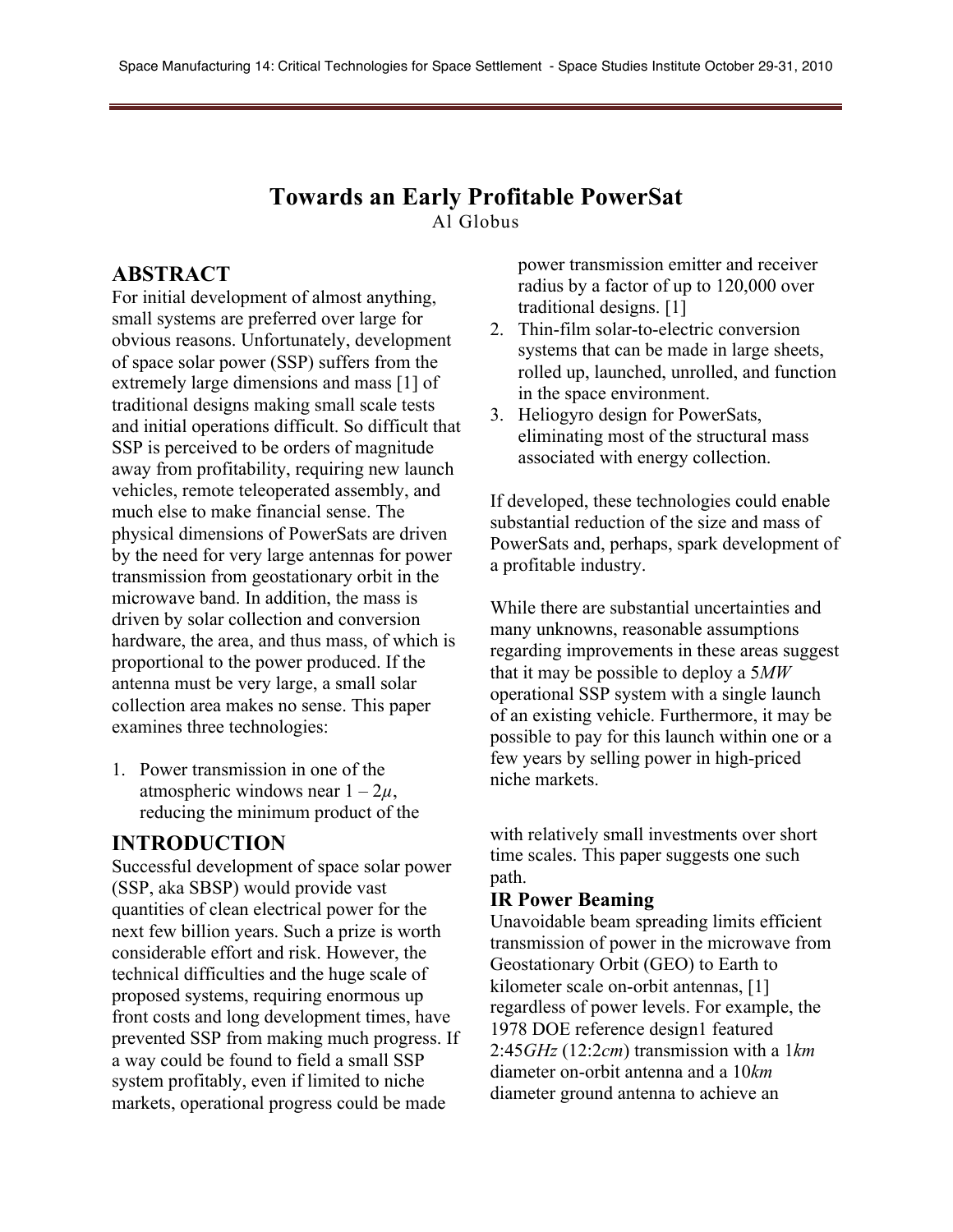estimated 63% efficiency. Such large on-orbit antennas make small PowerSats impractical,

thus requiring many launches and on-orbit assembly.



Figure 1. Atmospheric windows for power transmission in the micron range. Notice the narrow bands of high transmissivity near one micron.



Figure 2. Atmospheric absorption of power over many wavelengths. Notice the depth of the transmission windows around 12cm vs 1*µ*.

However, the product of the sending and receiving system minimum diameters is linearly dependent on wavelength. There are narrow transmission windows in the atmosphere at around  $1 - 2\mu$  which, if exploited, could reduce the minimum antenna diameter product by a factor of around 60,000-120,000 at the cost of some efficiency. At  $1\mu$  this would permit a five meter on-orbit beam transmitting to a minimum 32*m* receiver on the ground. This enables small PowerSats, at the cost of much higher beam density and associated problems. Assuming the best conversion efficiencies demonstrated in the lab, for a 5*MW*-to-the-grid facility with a beam at 10x the power of sunlight the receiver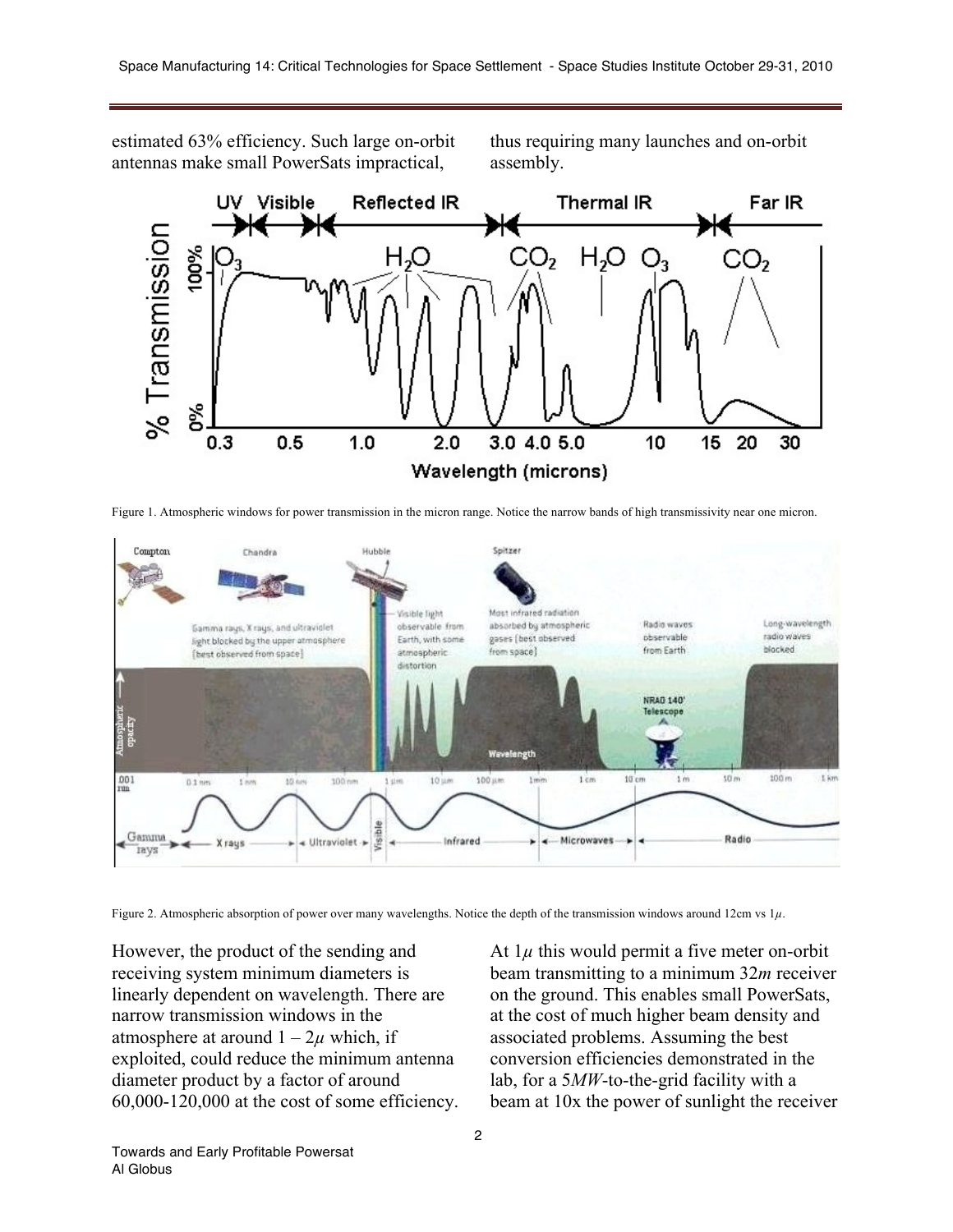must be about 45*m* in diameter. Also, as the near  $1\mu$  windows do not survive cloudy conditions, such PowerSats may be most suitable for desert-like locations, where, fortunately, there are substantial electrical power markets such as Los Angeles, San Diego, Las Vegas, parts of Australia and North Africa.

Infra-red power beaming has been demonstrated by, among others, LaserMotive, which won first prize in a NASA sponsored power beaming competition. This involved a vehicle climbing a one km tether using power beamed from the ground. LaserMotive delivered 500*w* at 0:808*µ* with around 10% efficiency over one km using off-the-shelf lasers, custom optics and custom solar cells. High efficiency was not essential to the project. The LaserMotive chief scientist suggests that 25% could be achieved today and perhaps 40% with near-term technology. [2]

Coming from another angle, Alfalight, Inc., a diode laser manufacturer, recently demonstrated 65% power conversion efficiency as part of the DARPA Super High Efficiency Diode Sources program. This program has a goal of 80% efficiency. As lasers produce energy at essentially one wavelength, it should be possible to develop high efficiency 'solar' cells to convert this laser light back to electricity. The low efficiency of conventional solar cells is in part due to the difficulty of capturing energy at many wavelengths. Spire Semiconductor LLC produced a concentrator photovoltaic solar cell measured by the U.S. Department of Energy's National Renewable Energy Laboratory (NREL) at 42% peak efficiency. These results also suggest that something near 40% end-to-end efficiency may be achievable. While this is less than the 63% estimated for microwaves, massive reduction in system size provides ample compensation.

#### **Thin-Film HelioGyro**

Heliogyros are solar sails where the sail is stabilized and shaped by rotation rather than structure, leading to very light-weight designs. A heliogyro was a finalist in the JPL competition for a mission to Halley's Comet. It was narrowly defeated by a solar-electric system, and the whole mission was subsequently cancelled. The Halley's Comet heliogyro was a solar sail, whereas we are interested in power production. The difference between a solar sail and a PowerSat is the coating applied to the sail material: reective for propulsion and power-producing for PowerSats. The JPL design was a spinstabilized craft with a central core attached to many blades of thin-film material with stays to maintain shape. The blades were to be kept normal to the sun by rotation-related forces which replaced the structural mass of traditional designs. Blades could be turned to control spacecraft pointing. [3] Blades were rolled up to fit within a launch vehicle fairing and unrolled on orbit, a significantly simpler and less error-prone deployment than other solar sail designs.

An integrated in-space test of a heliogyro with thin-film solar power has been successfully conducted by the Japanese Ikaros satellite. [4] Launched on 21 May 2010, Ikaros is a solar sail currently en route to Venus. The 14*m* ona-side square sail is made of four triangular blades spin-stabilized at 1 – 2*rpm*. 5% of the sail area is covered with thin-film solar cells to produce about 500*w* for the satellite; suggesting about 4% efficiency. The sail material is 0:0075*mm* and the solar cells 0:025*mm* thick making for an extremely low mass per unit collecting area; assuming density comparable to ground thin-film solar cells<sup>a</sup>, perhaps 45  $g/m^2$  or 0:8*kg/kw*. Note that Fetter [5] in his critique of SSP considered 5*kg/kw* for the whole system a nearly unattainable target. Converting the Ikaros design to a small PowerSat involves simply covering the entire sail area with thin-film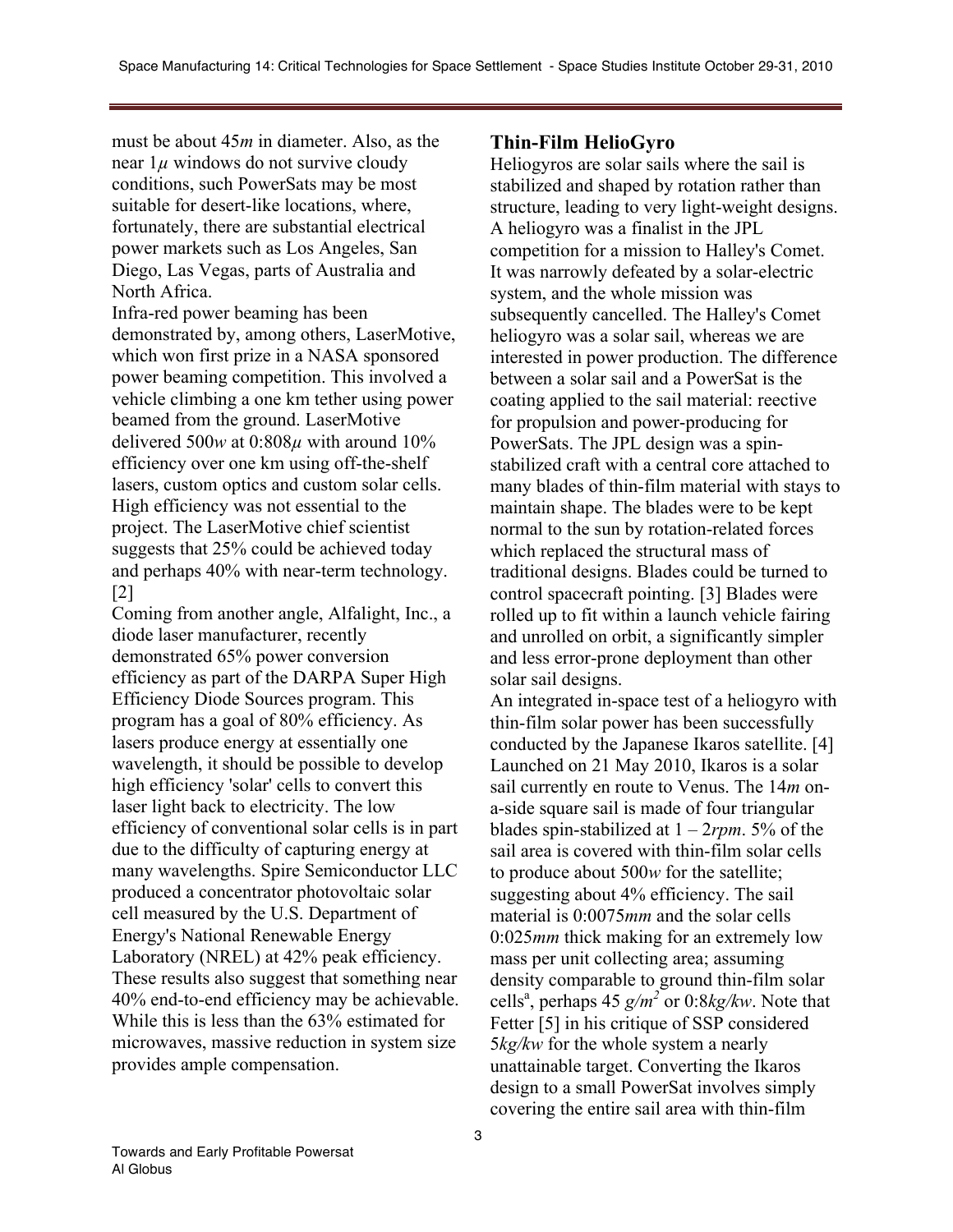solar cells. This would produce about 9.5*kw* on orbit. Power beaming equipment would also be necessary to distribute the energy. The Ikaros satellite cost \$16 million and weighs 300*kg* suggesting that such a demonstration satellite might be quite inexpensive by aerospace standards.

## **A ONE-LAUNCH OPERATIONAL POWERSAT**

A simple spreadsheet was developed to see how capable a PowerSat could be if launched with a single vehicle. The Falcon 9 was chosen because the prices are readily available. According to the SpaceX website, a Falcon 9 can deliver 4.8*tons* to GTO (Geosynchronous Transfer Orbit) for \$56 million. This assumes that the satellite can y

the rest of the way to its final orbit. Assuming around 5*MW* can be delivered to the grid (see below), this works out to around \$11/*w* capacity for the launch vehicle, which is comparable to nuclear life-cycle costs (near \$14/*w*). A few years ago, SpaceX was willing to reduce their launch prices by a factor of 3.6 if one ordered 1,000 launches (100 would probably be sufficient to receive the discount). At 5*MW* per system, 1,000 launches would generate 5*GW*. This is a very small fraction of global electrical demand. If the launch discount is still available and the PowerSat, ground system, and operations cost within a factor of four of launch costs, then such PowerSats would be cost-competitive with nuclear power

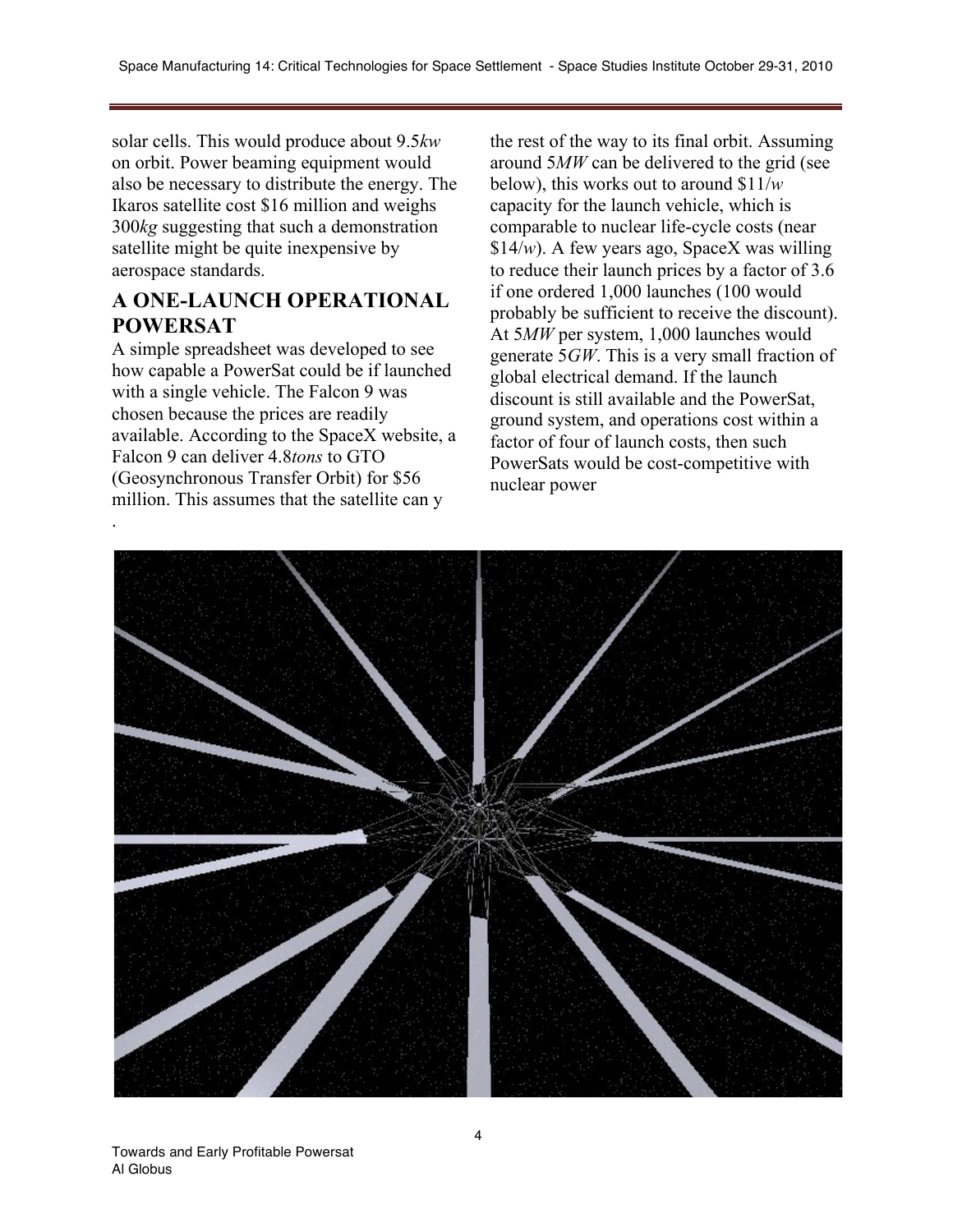Figure 3. Artist conception of the JPL heliogyro Halley's Comet spacecraft design. Note multiple layers of blades. Image courtesy of CalTech.



Figure 4. The Ikaros solar sail. Note the inner ring of faintly yellow materials . These are thin-\_lm solar cells. A PowerSat might employ this same design but extend the power production area to the entire sail. The more prominent yellow around the edge of the sail are liquid crystal devices used to control the satellite by electronically changing their reectivity. Image curtesy of JAXA.

Looking from another angle, consider a PowerSat launched by a Falcon 9 assuming a mass of  $100g/m^2$ , which at  $45g=m^2$  for the collection area leaves 2:6*ton*s for all other systems. This leads to a square PowerSat 210*m* on a side. Assuming 8% sunlight-togrid-power efficiency (20% solar cell and 40% transmission efficiency) this system would deliver roughly 5.28*MW* to the grid. A recent DOD report [6] suggests that the U.S. military is willing to pay \$1/*kwh* for power beamed to forward bases in Asia. Trucks transporting diesel can be ambushed, IR power beams cannot, and football-field sized receivers could fit on the larger bases. A 5MW system at this price would provide up to \$46

million per year revenue, enough to pay for the launch in a little over a year. For commercial customers, the highest price this author could find worldwide was \$0:29/*kwh* for industrial users in Italy in 2008. This could deliver up to \$13.4 million per year – requiring a little over three years to pay for the launch.

Of course, there is considerable uncertainty and more than a little optimism in these numbers. However, it is clear that an SSP system based on advanced but reasonably near-term IR power transmission and a thinfilm solar cell heliogyro is no more than a factor of a few more expensive than nuclear power, not multiple orders of magnitude from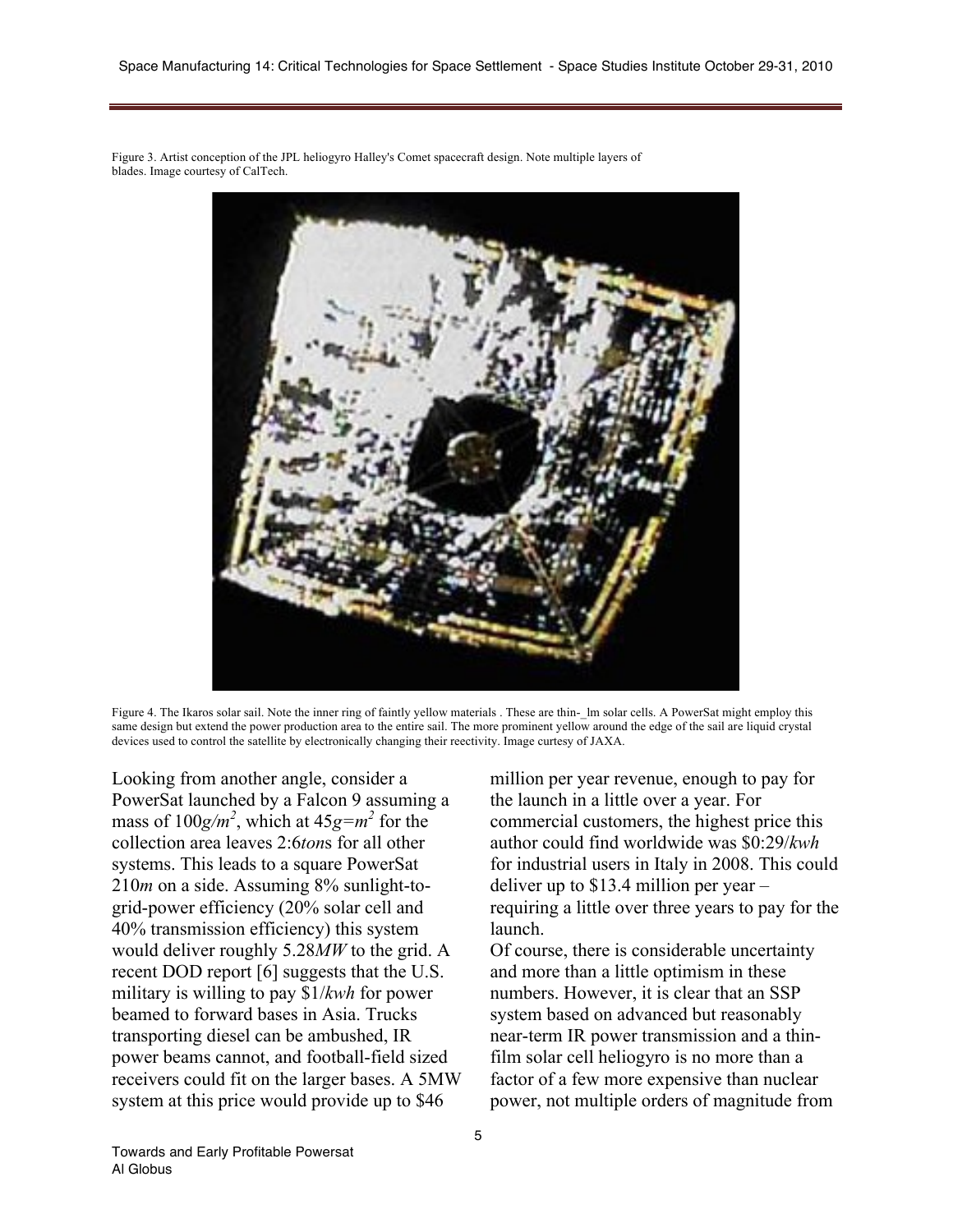profitability as asserted by Fetter5 based on traditional designs. Indeed, given the right market one might be able to build a profitable PowerSat in the relatively near future. It is interesting to note that one commercial company, Solaren, has a contract with Pacific Gas and Electric to deliver 200*MW* of space solar power to California beginning in 2016 and their design is based on thin-films.

# **WHAT IS NOT NEEDED**

What is perhaps the most important part of this design is not what the system needs, but rather what it does not need. No new launch vehicle is necessary, although a significantly larger and cheaper one would help. No teleoperated robotic assembly system need be developed. Enormous expanses of land need not be covered with antennas, something roughly the size of a football field may be sufficient. And lest we forget, IR does not interfere with communication systems so no internationally-recognized frequency band need be reserved after lengthy and difficult negotiations with most of the world. Indeed, deployment of the first operational SSP system might look like a fairly normal space mission: develop the spacecraft, integrate with the launch vehicle, launch, deploy, then send photons to and from the ground.

# **IR POWER BEAMING RESEARCH**

Clearly, improvement in infra-red power beaming would greatly benefit the proposed system. The U.S. military is working vigorously to increase the power (Northrop-Grumman recently demonstrated a 100kw solid state laser) and generation efficiency (65% achieved, 80% is a near term goal) of lasers, as mentioned in the IR Power Beaming section. DOD has substantial resources and it would be difficult for a small organization such as the Space Studies Institute (SSI) to

make a contribution. However, there are areas where relatively small efforts may bear fruit. First of all, it may be possible to substantially increase the efficiency of converting laser light to electricity. LaserMotive used custom cells provided by Spectrolab of Sylmar CA, a subsidiary of the Boeing Company. The light impinging on the receiver will be nearly a single frequency, so energy conversion should be much easier than for sunlight which is relatively wide-band.

Perhaps the easiest and most profitable research area is system design; which has received very little effort so far. There are a wide variety of issues to be addressed, from efficiency, scalability and reliability to environmental effects and safety that must be considered. The thermal design is particularly important since even at 80% efficiency the lasers will generate a great deal of heat. However, a single brilliant insight can make large improvements and have a substantial impact on the potential profitability of the system. Such studies, at least at the preliminary level, can be quite inexpensive. There are a number of environmental and safety factors that require attention. Careful choice of wave- length may reduce danger to the eye, which could be particularly important for a demonstration satellite. It is also possible that a sufficiently strong beam can punch its way through a light cloud cover, making the system applicable to more than just desert areas. Finally, as the beam is much denser than microwave designs, it may heat a column of air producing localized weather effects which must be understood. Again, a preliminary study may be quite inexpensive and appropriate for an organization such as **SSI** 

# **COLLECTOR RESEARCH**

The most ambitious pre-operational development would be to build and y a version of the Ikaros satellite with more area devoted to power production. This could